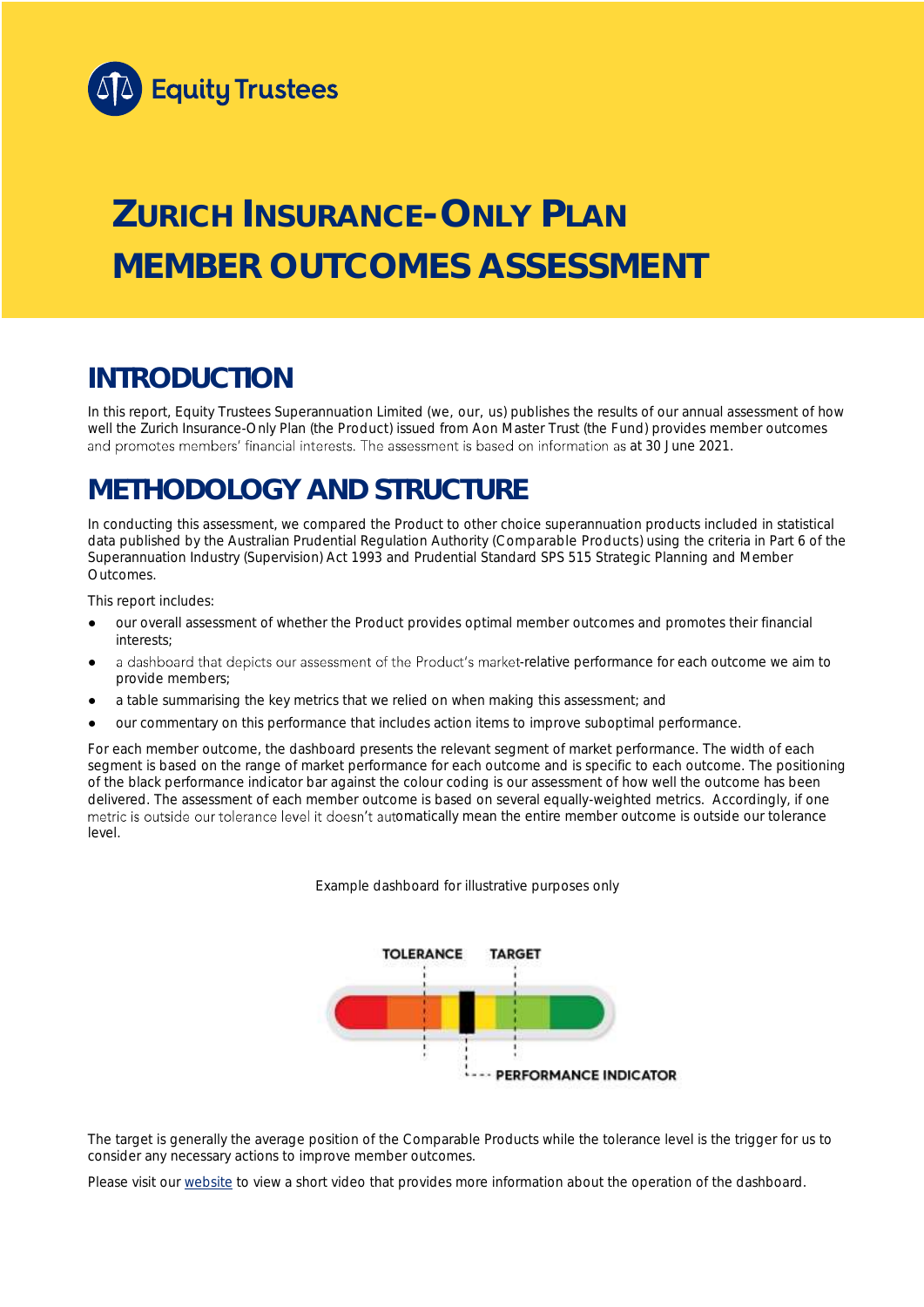## **OVERALL ASSESSMENT**

Having carefully considered the comparisons of the Product with Comparable Products set out in this report, including the dashboards, metrics, commentary and other relevant information available to us at the time of writing, we have concluded that as a result of the following factors the Product is promoting members' financial interests:

- 1. the options, benefits and facilities offered in the Product are appropriate for members;
- 2. the insurance premium charged for the Product does not inappropriately erode members' account balances;
- 3. the insurance strategy for the Product is appropriate; and
- 4. the scale of the Product and the Fund does not disadvantage members.

## **DASHBOARD**

### **STRATEGIC CONTEXT**

Working together with the Fund's Promoter, our purpose is to support members to meet their financial goals through smart, easy to understand actions.

To support this purpose, our goals for the Fund are to provide quality insurance cover, grow the fund organically and strategically, rationalise and simplify the operational structure, maintain strong governance, improve member engagement, and develop and offer innovative and needs-based solutions to improve member outcomes.

The Product is a choice insurance-only product.

### **INSURANCE CLAIM MANAGEMENT**



#### **Commentary**

The performance indicator measures the acceptance of insurance claims and the quality of the claims process against Comparable Products.

The performance indicator, which does not meet our target and is within our tolerance level is based on equal weighting of all the metrics in the above table.

The insured benefits in this Product are supported by retail life insurance policies. For this suite of policies, in the year ended 30 June 2021 the Fund's insurer: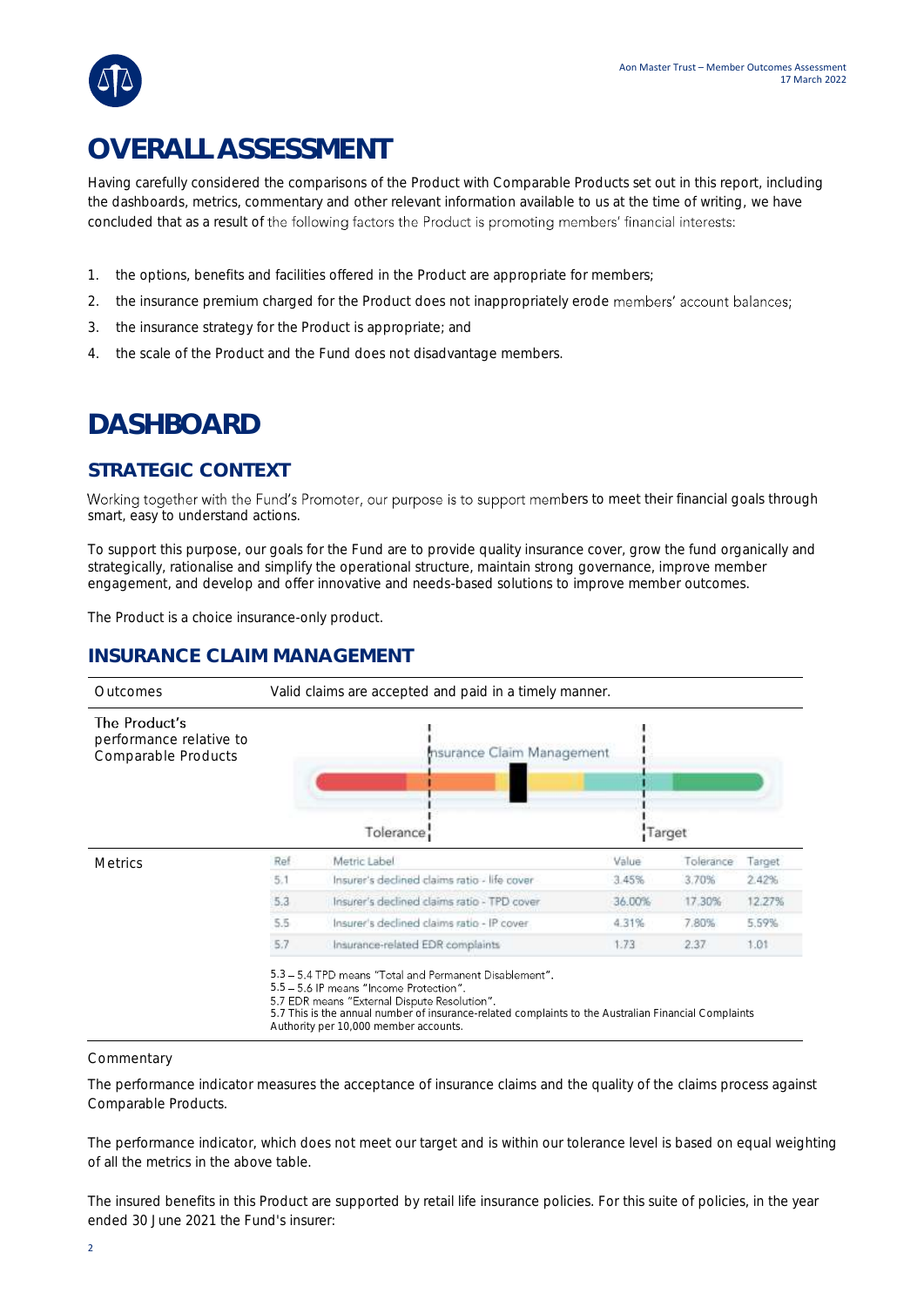

- paid 28 death benefit claims and declined 1 death benefit claim;
- paid 16 TPD benefit claims and declined 9 TPD claims; and
- paid 111 IP claims and declined 5 IP claims.

We review all declined insurance claims to make sure the insurer has acted fairly and reasonably, and consistently with the relevant policy terms and conditions. Based on these reviews, we are comfortable that denied claims have been considered appropriately.

The number of insurance-related complaints that have been made to the Australian Financial Complaints Authority does not meet our target and is within our tolerance level. No remedial action is required as a result of this assessment.

As a result, we are comfortable that valid claims are accepted and paid in a timely manner.

All insurance cover is voluntary. We believe that the appropriate level of insurance cover is a balance between the amount of cover required (based on the maintenance of the member's, and their dependants', standard of living in the event of a claim) and the affordability of that cover for the member.

Members have the opportunity to seek personal financial advice if required, select their own level of insurance cover and cancel their cover if no longer required. Therefore:

- the insurance premiums charged for the Product do not inappropriately erode members' account balances; and
- the insurance strategy for the Product is appropriate.



### **MEMBER SERVICES**

#### **Commentary**

The performance indicator measures the delivery of administration services against our service levels.

The performance indicator, which meets our target is based on equal weighting of the above metrics.

Service level achievement (99.97%) meets our target. No remedial action is required as a result of this assessment.

The number of complaints about administration services that have been made to the Australian Financial Complaints Authority meets our target. No remedial action is required as a result of this assessment.

As a result, we are comfortable that administration services satisfy member expectations because the high rate of service level achievement and the number of administration related complaints is within tolerance level. Therefore, we consider the options, benefits and facilities offered in the Product are appropriate for members.